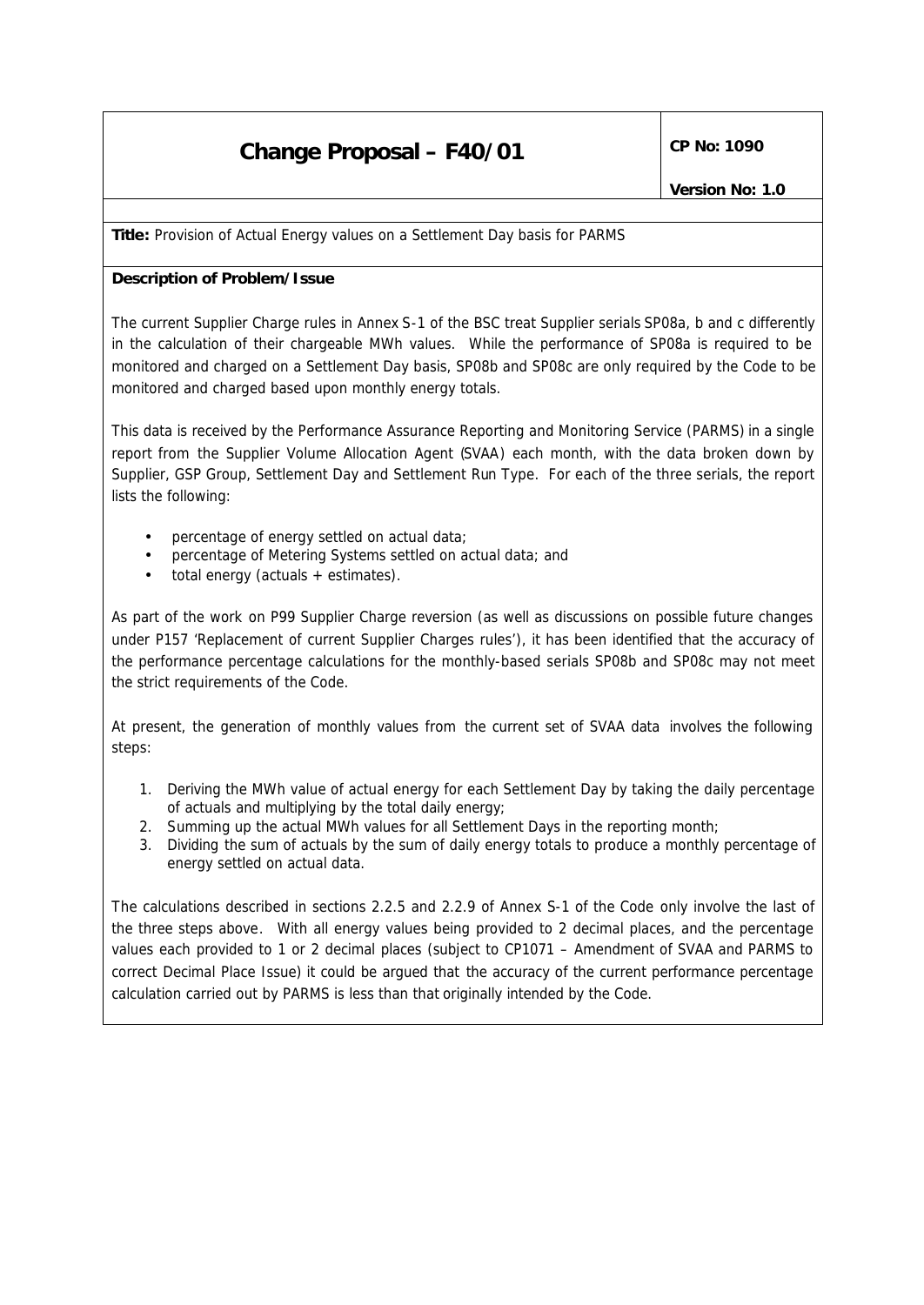# **Change Proposal – F40/01**  $\left|\begin{array}{cc} \text{CP No: } 1090 \end{array}\right|$

*Version No: 1.0*

#### **Proposed Solution(s)** *(mandatory by originator)*

Data should continue to be provided at the Settlement Day level in order to accommodate Change of Supplier and Trade Sale events occurring within a reporting period. However, to enable monthly energy values and percentages to be determined as accurately as possible, it is proposed to add, for each serial, an additional data item to the SP08 report containing the absolute value (in MWh) of energy settled on actual data for each Settlement Day. This additional information would remove the first step from the calculation described above and serve reduce the level of error inherent in the determination of the monthly performance percentage.

#### **Justification for Change** *(mandatory by originator)*

There is a risk that the calculation described in the 'Description or Problem/Issue' section of this CP may be regarded as being not fully compliant with the Code. Instead of using monthly energy totals received direct from SVAA as implied by Annex S-1 of the BSC (the  $A_{HZ}$  values in sections 2.2.5 and 2.2.9), PARMS takes the daily percentage data for SP08b and SP08c and effectively re-calculates the original actual energy values in order to calculate a monthly performance percentage from first principles. While the final figure generated by PARMS is generally reflective of the calculation required by the Code, the slight variation in the way in which PARMS has reached that figure creates a risk that the accuracy of the results may be challenged.

The changes proposed in the previous section would provide full compliance with the Code and would increase the accuracy of the Supplier Charge calculations for serials SP08b and SP08c. They would also enable the Actual Energy values for all SP08 serials (including the daily SP08a) to be used with greater confidence in future Supplier Charge methodologies, for example those currently proposed by P157, in which a monthly market average performance would be used to determine those Suppliers qualifying for receipt of redistributed charges.

#### **Configurable Items Potentially Affected by Proposed Solution(s)**

SVAA Pool Application P99 PARMS application BSCP533 File Formats

#### **Impact on Core Industry Documents**

None

#### **Related Changes and/or Projects**

CP1071, P157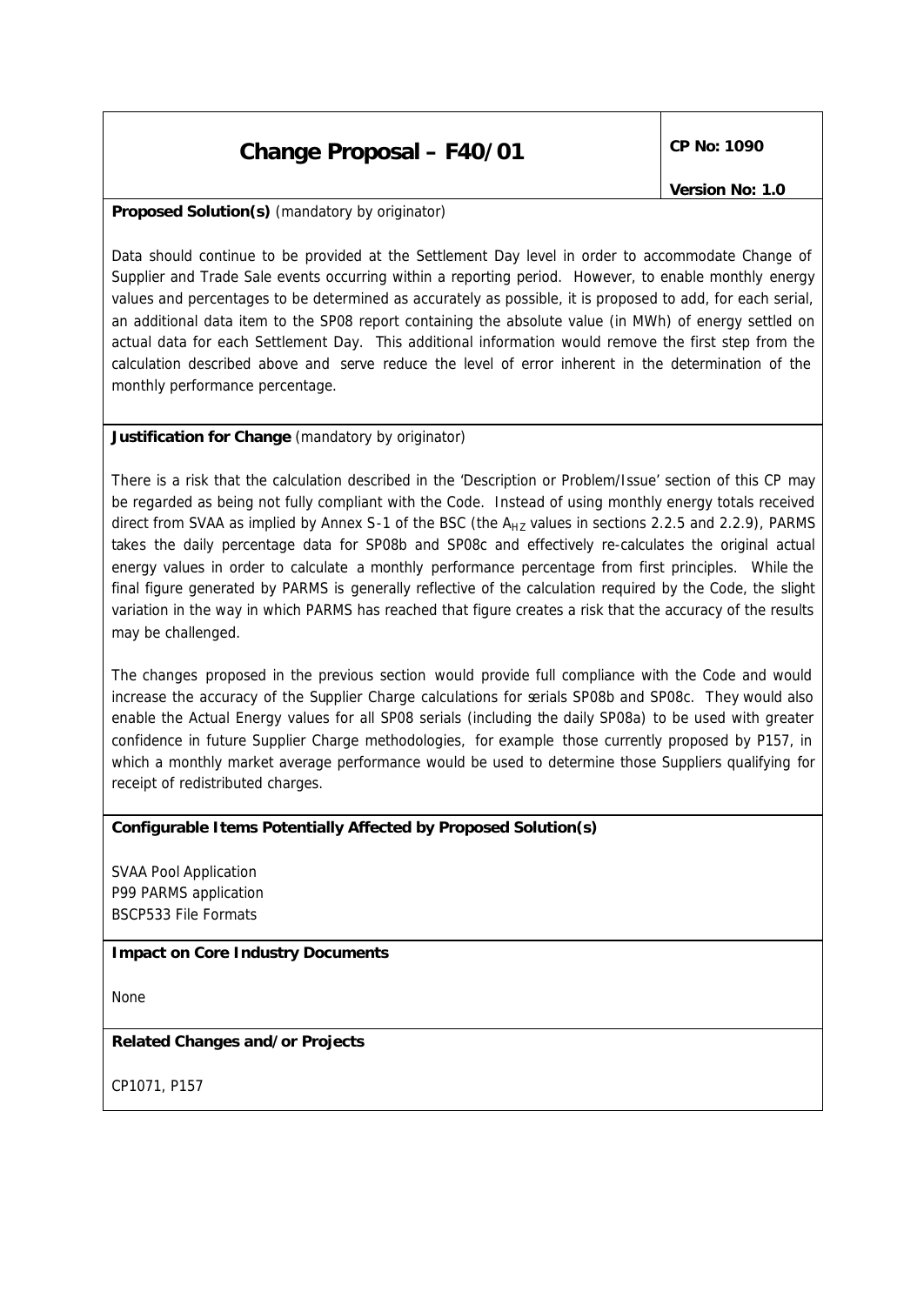| <b>Change Proposal - F40/01</b> | CP No: 1090 |
|---------------------------------|-------------|
|---------------------------------|-------------|

### **Requested Implementation Date**

By February 2005 if possible, otherwise June 2005.

#### **Reason:**

Following a period of delay, historic Supplier Charges are gradually being caught up, with three months of Supplier Charges being periodically presented to the Performance Assurance Board each month for approval. It is estimated that Supplier Charges for reporting periods from May 2004 are likely to be caught up by around February 2005, therefore it would be advantageous if the changes proposed by this CP could be implemented and the necessary data regenerated and reloaded before PARMS is required to carry out a Supplier Charge run for P99 reporting periods. If this is not possible, a single adjustment to Supplier Charges already calculated under P99 will be performed once this CP is implemented.

| Agreed Release/Implementation Date (mandatory by BSCCo) |  |  |
|---------------------------------------------------------|--|--|
|                                                         |  |  |

*Originator's Details:*

*Organisation ELEXON*

*Date 03/10/04*

Attachments: BSCP533 File Formats – Modified extract for Serial SP08

Attachment: BSCP533 File Formats – Modified extract for Serial SP08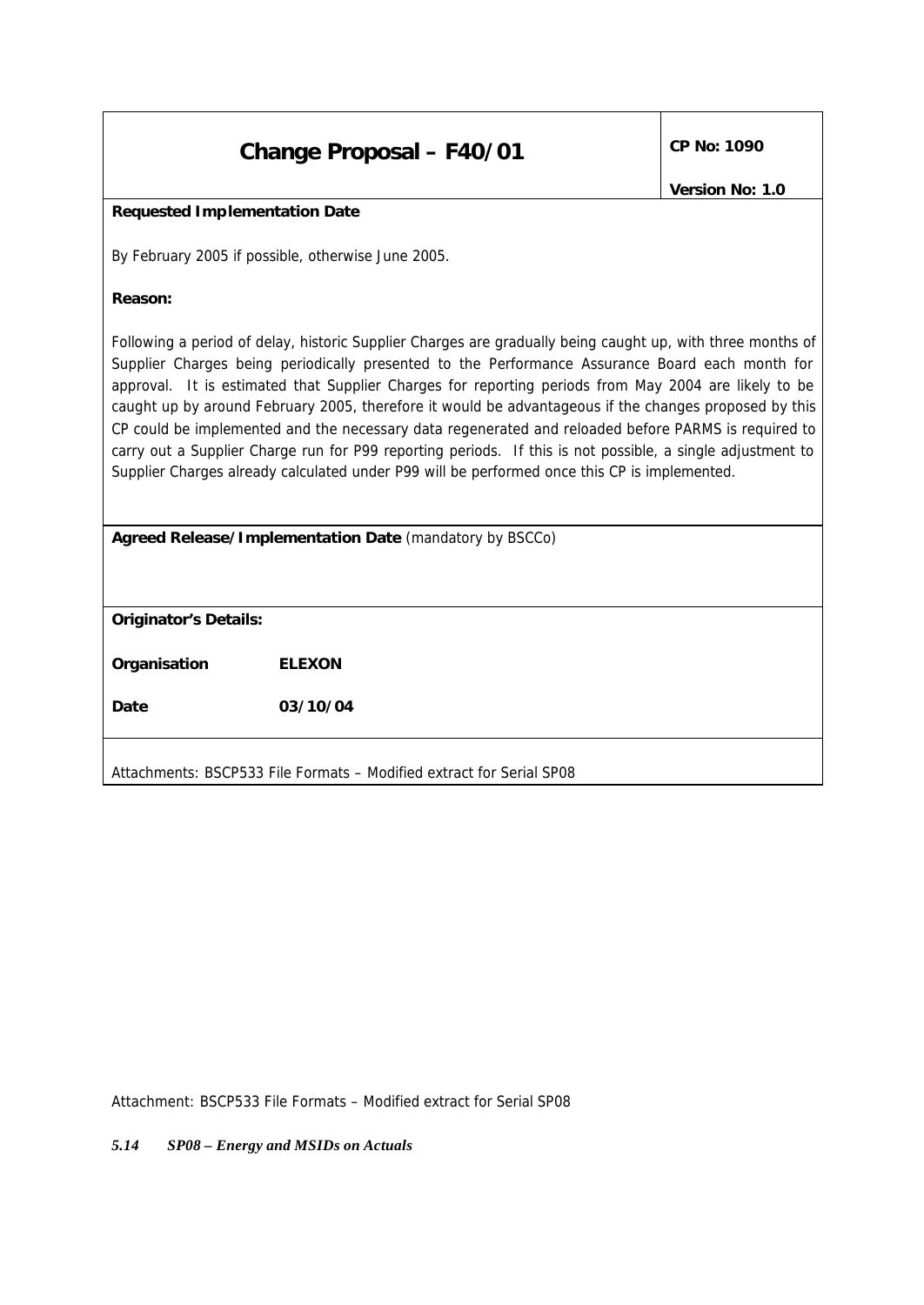|                           | <b>ZHD - File Header</b>                              |             |                                     |  |  |  |
|---------------------------|-------------------------------------------------------|-------------|-------------------------------------|--|--|--|
| Field                     | <b>Field Name</b>                                     | <b>Type</b> | <b>Comments</b>                     |  |  |  |
| $\mathbf{1}$              | Record Type                                           | text(3)     | $=$ ZHD                             |  |  |  |
| 2                         | File Type                                             | text(8)     | $= P0145001$                        |  |  |  |
| 3                         | From Role Code                                        | text(1)     | $= G (SVAA)$                        |  |  |  |
| $\overline{4}$            | From Participant Id                                   | text(4)     | $=$ CAPG                            |  |  |  |
| 5                         | To Role Code                                          | text(1)     | $=$ Z (Non-Core - PA Administrator) |  |  |  |
| 6                         | To Participant Id                                     | text(4)     | $=$ POOL                            |  |  |  |
| $\overline{7}$            | <b>Creation Time</b>                                  | date/time   | Date & time of file generation      |  |  |  |
|                           | <b>SUB</b> - Subject Participant Header               |             |                                     |  |  |  |
| Field                     | <b>Field Name</b>                                     | <b>Type</b> | <b>Comments</b>                     |  |  |  |
| $\mathbf{1}$              | Record Type                                           | text(3)     | $=$ SUB                             |  |  |  |
| $\overline{2}$            | <b>Market Sector</b>                                  | text(1)     | $=$ B (indicates HH and NHH data)   |  |  |  |
| 3                         | Market Participant Role<br>Code                       | text(1)     | $=X(Supplier)$                      |  |  |  |
| 4                         | Market Participant Id                                 | text(4)     | ID of Supplier                      |  |  |  |
| 5                         | Period End Date                                       | date        | Date of last day of calendar month  |  |  |  |
| 6                         | Periodicity                                           | text(1)     | 'M'onthly                           |  |  |  |
|                           | <b>SP8 Supplier Serial 8 Data</b>                     |             |                                     |  |  |  |
| Field                     | <b>Field Name</b>                                     | <b>Type</b> | <b>Comments</b>                     |  |  |  |
| $\mathbf{1}$              | Record Type                                           | text(3)     | $=$ SP8                             |  |  |  |
| $\overline{2}$            | Settlement Day                                        | date        |                                     |  |  |  |
| 3                         | Settlement Type                                       | text(2)     | SF, R1, R2, R3 and RF run types     |  |  |  |
| $\overline{4}$            | GSP Group Id                                          | text(2)     |                                     |  |  |  |
| 5                         | % NHH Energy Aggregated<br>on Actuals                 | dec(4,1)    |                                     |  |  |  |
| 6                         | % NHH MSIDs Aggregated<br>on Actuals                  | dec(4,1)    |                                     |  |  |  |
| $\overline{1}$            | <b>Total Actual NHH Energy</b>                        | dec(10.2)   |                                     |  |  |  |
| 87                        | <b>Total NHH Energy</b>                               | dec(10,2)   |                                     |  |  |  |
| 98                        | % non-100kW HH Energy<br><b>Aggregated on Actuals</b> | dec(4,1)    |                                     |  |  |  |
| 109                       | % non-100kW HH MSIDs<br><b>Aggregated on Actuals</b>  | dec(4,1)    |                                     |  |  |  |
| $\mathbf{\underline{11}}$ | <b>Total Actual non-100kW</b><br><b>HH Energy</b>     | dec(10.2)   |                                     |  |  |  |
| $12 + 0$                  | Total non-100kW HH<br>Energy                          | dec(10,2)   |                                     |  |  |  |
| $13 + 1$                  | % 100kW HH Energy<br><b>Aggregated on Actuals</b>     | dec(4,1)    |                                     |  |  |  |
| $14 + 2$                  | % 100kW HH MSIDs                                      | dec(4,1)    |                                     |  |  |  |